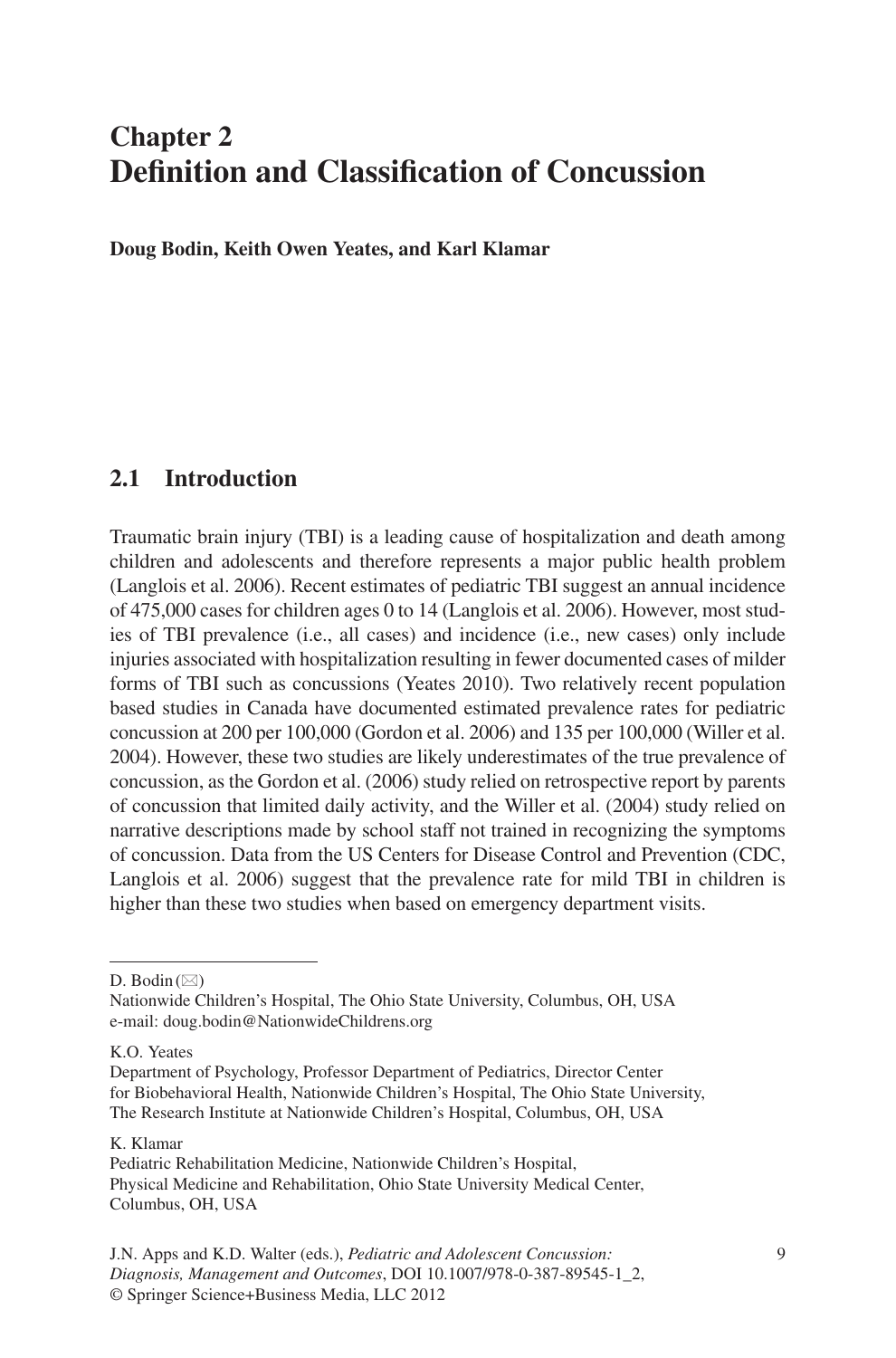In the past decade, increased attention has been given to milder forms of TBI, such as concussion. The increased recognition and diagnosis of concussion has occurred largely in the area of sports medicine. In fact, over 50% of pediatric concussions are estimated to occur in the context of sports participation (Gordon et al. 2006). Despite this increased recognition, and resulting scientific and professional literature regarding concussions, a substantial lack of agreement persists regarding the definition and classification of concussions. The goal of this chapter is to provide a review of the definition and classification of concussions, with special attention to pediatric populations, as well as to review several nosological issues that arise during the course of both clinical and research work.

#### **2.2 Definitions of Relevant Terms**

The term "concussion" is not well defined in either clinical or research contexts, leading to confusion among patients, families, and even many health providers regarding the importance of this diagnosis. As a diagnosis, concussion is often used interchangeably with terms such as mild traumatic brain injury (mTBI), minor closed head injury, and mild closed head injury. Concussion is more often used in the sports medicine community, whereas mTBI is sometimes the preferred term in other medical specialties (Tator 2009). Many authors use the term "concussion" in reference to head injuries that result in only transient neurological deficits. Others have argued that the term concussion should be used to place an emphasis on impaired functional status following a head trauma, whereas mild head injury should be used to place an emphasis on subsequent pathophysiology (Anderson et al. 2006).

Based on a 2010 study, DeMatteo found that using the term concussion when a patient is admitted to the hospital may unintentionally communicate to parents that a "brain injury" did not occur, resulting in less than adequate follow-up with appropriate healthcare providers. Therefore, recommendations were made for using "mTBI" instead of "concussion" (DeMatteo et al. 2010). An alternative perspective is that concussion is a variant of mTBI and that the term "minimal head injury" be used in place of "concussion" to denote an injury that is not accompanied by any loss of consciousness (LOC) and yields a Glasgow Coma Scale (GCS; Teasdale and Jennett 1974) score of 15; by contrast, "mild head injury" would denote a injury with brief LOC and GCS of 14–15 (Falk et al. 2005). For the purpose of this chapter, the term "concussion" will be used interchangeably with "mTBI." Other chapters in this work will also reflect these differences in the use of terminology.

Several organizations have attempted to provide a definition for concussion or mTBI; however, a consensus has yet to emerge. One of the earliest attempts at a definition was made in 1966 by the Congress of Neurological Surgeons (1966). In that definition, concussion was defined as "a clinical syndrome characterized by immediate and transient impairment of neural functions, such as alteration of consciousness, disturbance of vision, equilibrium, etc. due to mechanical forces."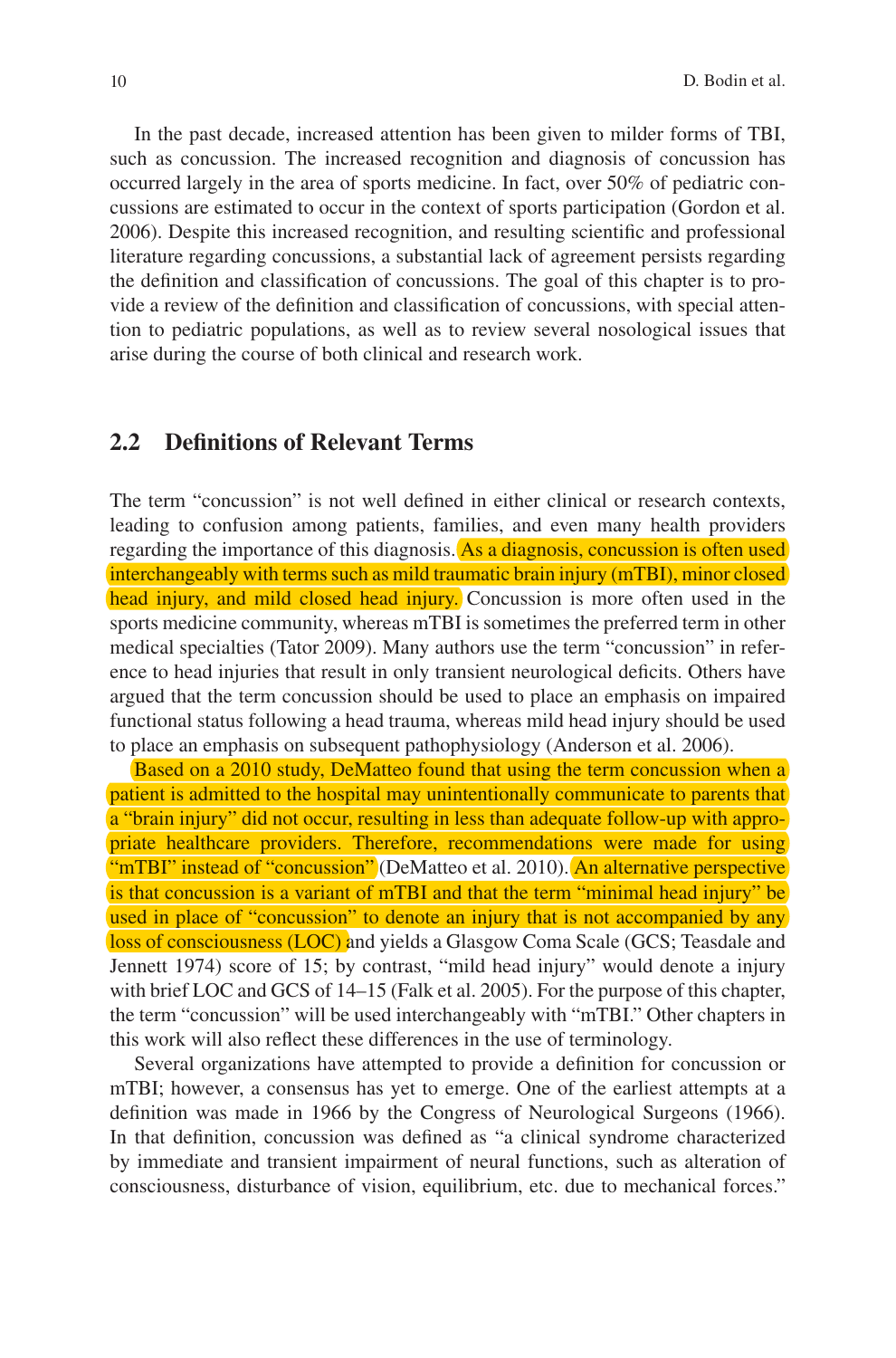|             | LOC.                      | <b>PTA</b>    | Mental status                                         | Neurological signs                                                                       |
|-------------|---------------------------|---------------|-------------------------------------------------------|------------------------------------------------------------------------------------------|
| <b>ACRM</b> | $\leq 30$ min $\leq 24$ h |               | Any alteration in mental<br>status at time of injury  | May or may not be transient                                                              |
| AAP         | $\leq$ 1 min              | Not specified | Normal mental status at<br>time of initial evaluation | None at exam, but may<br>have seizures or other<br>signs immediately<br>following injury |
| <b>WHO</b>  | $<$ 30 min                | $<$ 24 h      | Confusion and disorientation                          | Transient neurological<br>abnormalities                                                  |

**Table 2.1** Definitional criteria for concussion/mTBI

*LOC* Loss of consciousness, *PTA* posttraumatic amnesia, *ACRM* American Congress of Rehabilitation Medicine, *WHO* World Health Organization, *AAP* American Academy of Pediatrics

The American Congress of Rehabilitation Medicine (ACRM; Mild Traumatic Brain Injury Committee 1993) developed the following definition for mTBI:

 "A traumatically induced disruption of brain function, as manifested by at least one of the following: any LOC, any loss of memory for events immediately before or after the accident, any alteration in mental state at the time of the accident, and focal neurological  $deficit(s)$  that may or may not be transient; but where the severity of the injury does not exceed the following: LOC of approximately 30 min or less, after 30 min an initial GDS score of 13–15, and posttraumatic amnesia (PTA) not greater than 24 h."

The American Academy of Pediatrics' definition of minor closed head injury includes the following criteria: normal mental status at the initial examination, no abnormal or focal neurological findings, no physical evidence of skull fracture, LOC of less than 1 min; and can have seizures, emesis, headache, and lethargy immediately after the injury (AAP; Committee on Quality Improvement and Pediatrics 1999). More recently, the World Health Organization (WHO) has proffered a definition similar to that of ACRM (Carroll et al. 2004):

 "MTBI is an acute brain injury resulting from mechanical energy to the head from external physical forces. Operational criteria for clinical identification include  $(1)$  1 or more of the following: confusion or disorientation, LOC for 30 min or less, posttraumatic amnesia for less than 24 h, and/or other transient neurological abnormalities such as focal signs, seizure, and intracranial lesion not requiring surgery;  $(2)$  Glasgow Coma Scale score of 13–15 after 30 min postinjury or later upon presentation for healthcare. These manifestations of MTBI must not be due to drugs, alcohol, medications, caused by other injuries or treatment for other injuries (e.g., systemic injuries, facial injuries or intubation), caused by other problems (e.g., psychological trauma, language barrier or coexisting medical conditions) or caused by penetrating craniocerebral injury".

Each of these more recent definitions places emphasis on four primary diagnostic criteria (see Table 2.1). Although similar, the three definitions do have important differences. The AAP definition is more conservative regarding length of LOC and does not specifically include length of PTA. The three definitions also differ with regard to when alterations in mental status are documented (i.e., at the time of injury in the ACRM definition vs. at the time of initial evaluation in the AAP definition). The ACRM and WHO definitions differ primarily on whether or not focal neurological signs must be transient.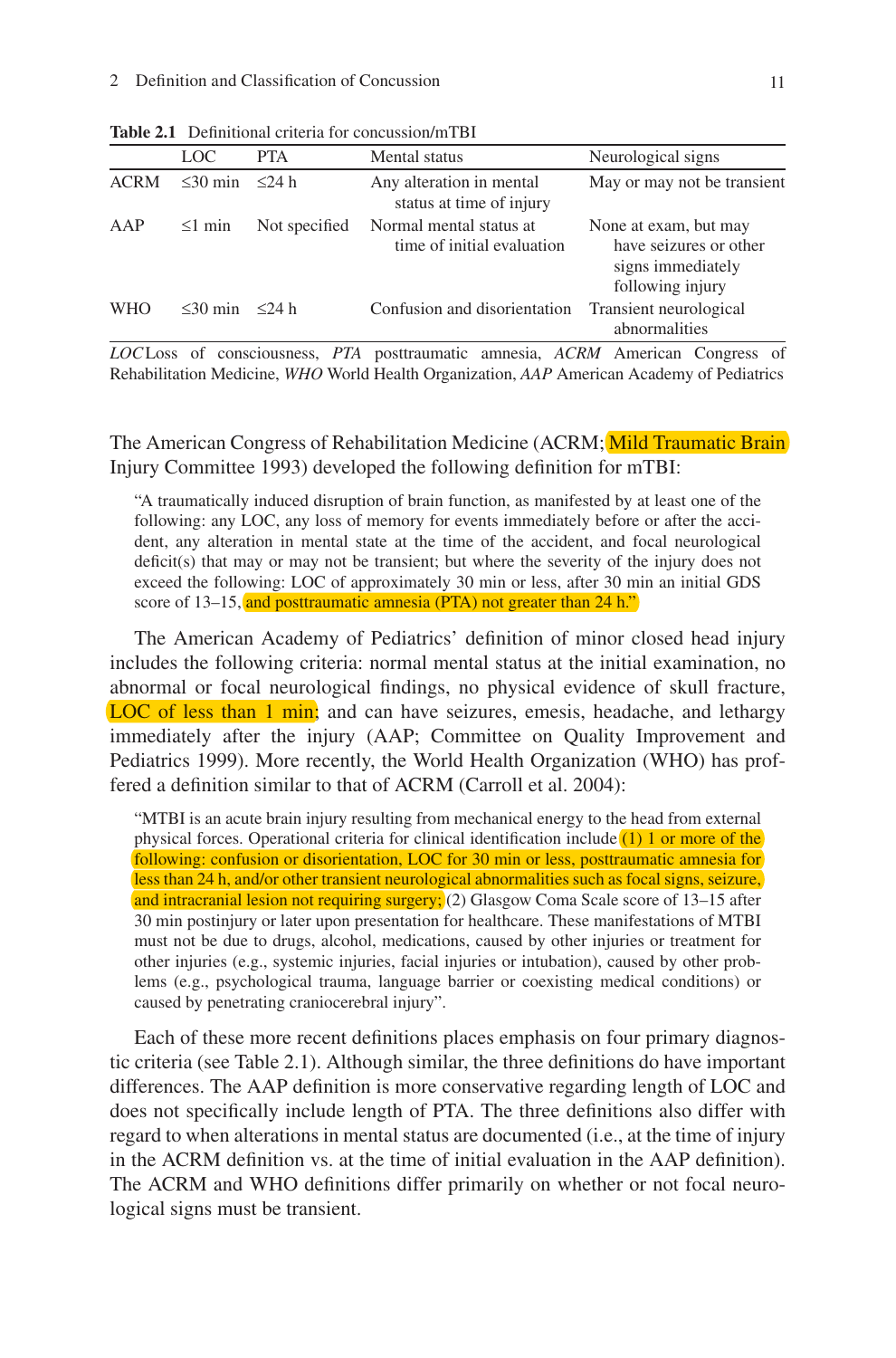The most recent consensus definition of concussion was provided by the International Symposia on Concussion in Sports (McCrory et al. 2009). This definition, often referred to as the Zurich definition, does not place an emphasis on LOC or PTA, but emphasis is placed on the functional changes that acutely follow concussion.

### **2.3 Classification of Concussion**

Similar to the definition of concussion, much controversy exists in research and clinical contexts regarding the classification of concussions. Concussions have been classified along diagnostic and severity spectrums. Diagnostically, the International Statistical Classification of Diseases and Related Health Problems–10th revision (ICD-10; World Health Organization 1992 ) includes concussion as a separate code under the broader category of "intracranial injury, excluding those with skull fracture." Furthermore, the ICD-10 includes several qualifiers: with or without LOC; duration of LOC; and with or without return to preexisting levels. Based on the argument that concussions occasionally lead to lasting neurobehavioral problems (Brown et al. 1994) the Diagnostic and Statistical Manual of Mental Disorders-Fourth Edition (DSM-IV; American Psychiatric Association 1994 ) included research criteria for a related diagnosis termed postconcussional disorder. These criteria include a history of head trauma that has caused significant cerebral concussion, evidence from neuropsychological testing of difficulty in attention and memory, and three out of eight somatic and affective postconcussion symptoms, as well as evidence that these symptoms cause clinically significant impairment. The ICD-10 also lists postconcussion disorder, but does not require objective evidence of cognitive deficits or clinical impairment. The inconsistency between these two widely used diagnostic manuals leads to poor diagnostic agreement (Boake et al. 2004, 2005 ) . In addition, the criteria for postconcussion syndrome in both the DSM-IV and ICD-10 have been shown to have limited specificity (Boake et al. 2005). The relevance of postconcussion syndrome has been addressed in both general (Mittenberg and Strauman 2000) and pediatric (Mittenberg et al. 1997; Yeates et al. 1999 ) populations.

The classification of concussion severity occurs along a broader spectrum of TBI. This broader classification is based on GSC score, length of LOC, and length of PTA (see Table 2.2 ) (Bodin and Yeates 2010 ) . Because of the heterogeneity of TBI, not

 **Table 2.2** Ratings of TBI severity

| Mild            | Moderate            | Severe         |
|-----------------|---------------------|----------------|
| $GCS = 13 - 15$ | $GCS = 9 - 12$      | GCS < 8        |
| PTA < 1 h       | $PTA = 1 - 24 h$    | $PTA = >1$ day |
| LOC<30 min      | $LOC = 30$ min-24 h | LOC > 24 h     |

*GCS* Glasgow Coma Scale, *PTA* length of posttraumatic amnesia, *LOC* length of loss of consciousness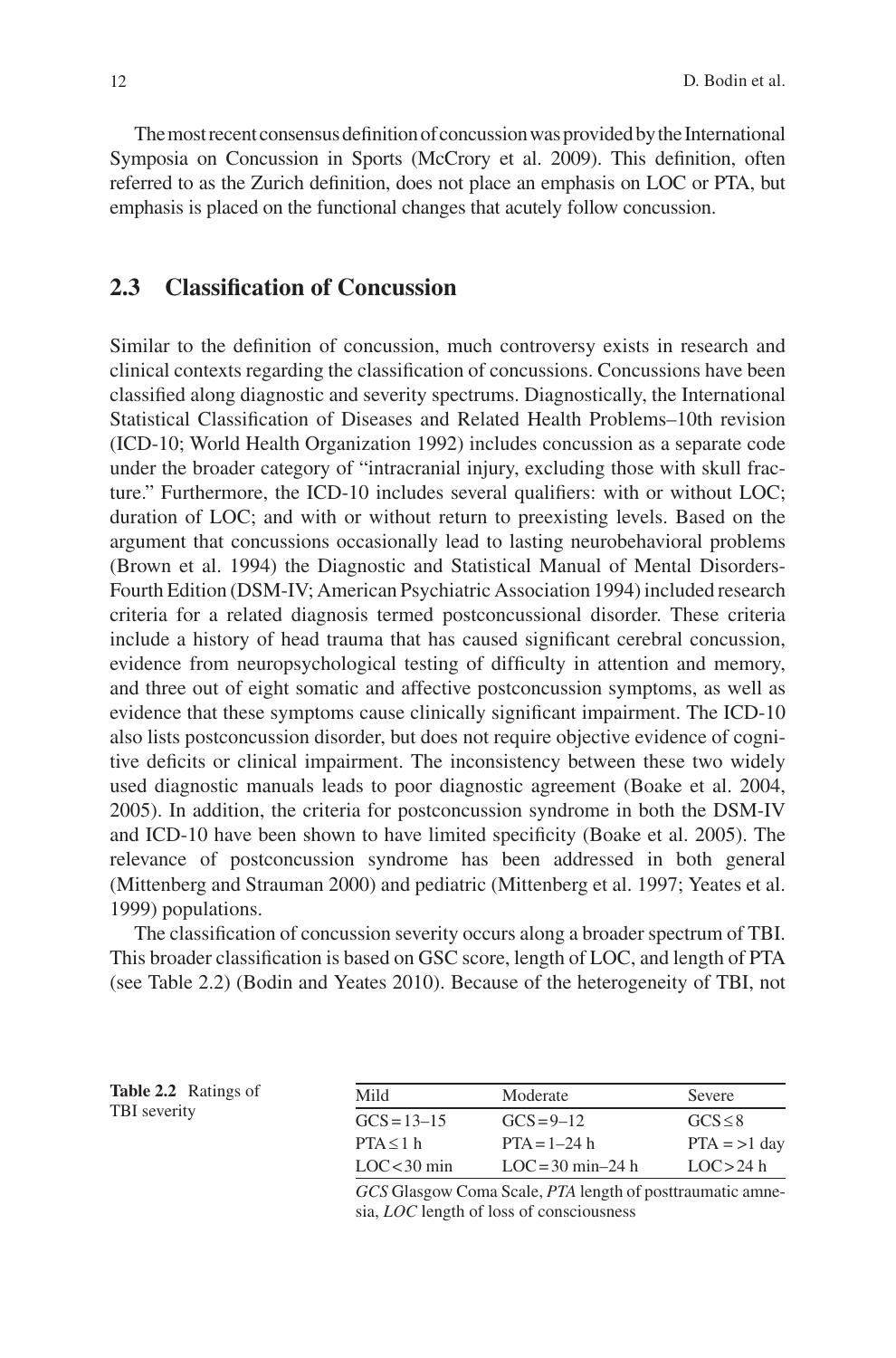|                                  | Grade 1                                                                                                      | Grade 2                                                                                                      | Grade 3                                                          |
|----------------------------------|--------------------------------------------------------------------------------------------------------------|--------------------------------------------------------------------------------------------------------------|------------------------------------------------------------------|
| Colorado Medical<br>Society      | $-$ Confusion without<br>amnesia<br>$-$ No LOC                                                               | - Confusion with<br>amnesia<br>$-$ No LOC                                                                    | $-$ Any LOC                                                      |
| American Academy<br>of Neurology | - Transient confusion<br>$-$ No LOC<br>- Symptoms or mental<br>status abnormalities<br>resolve within 15 min | - Transient confusion<br>$-$ No LOC<br>- Symptoms or mental<br>status abnormalities<br>last more than 15 min | $-$ Any LOC                                                      |
| $Cantu - revised$                | $-$ No LOC<br>$-$ PTA/PCSS < 30 min                                                                          | $-$ LOC<1 min or<br>$-$ PTA $>$ 30 min $<$ 24 h<br>$-$ PCSS > 30 min < 7 days                                | $-$ LOC $\geq$ 1 min<br>$-$ PTA $\geq$ 24 h<br>$-$ PCSS > 7 days |

 **Table 2.3** Concussion grading systems

all injuries fall neatly into one of these categories. For example, an injury can result in a GCS score of 6 (severe) but with an LOC of only a few hours (moderate). In recognition of the heterogeneity of TBI, numerous attempts have been made to classify concussions according to severity grading systems (Esselman and Uomoto 1995; Slobounov, 2008). For a historical review of concussion grading systems, see Slobounov (2008). The development of concussion grading systems has been primarily spurred by the sports medicine field, given the need to provide rapid sideline assessment and triage of concussed athletes (Hunt and Asplund 2010). Although no concussion grading system is universally accepted, three systems have gained widespread usage in the late 1990s based on four criteria (Slobounov 2008 ) , although their use varies among professions (see Table 2.3 ).

The Colorado Medical Society's grading system classified concussions based on presence of amnesia and LOC (Colorado Medical Society 1991). A concussion resulting in confusion without amnesia and no LOC is classified as Grade 1, whereas a concussion resulting in confusion with amnesia and no LOC is Grade 2. Under this system, any LOC results in a grade 3 concussion. The American Academy of Neurology (AAN) (1997) grading system primarily distinguished concussion grades based on presence of LOC and resolution of concussion symptoms or mental status abnormalities. As in the Colorado Medical Society's grading system, the AAN system considers any concussion with an LOC to be grade 3. Grades 1 and 2 are distinguished by the resolution of acute symptoms or mental status abnormalities (i.e., within 15 min for Grade 1 and lasting longer than 15 min for Grade 2). Cantu (2001) updated his previous grading system using data from prospective studies. This grading system extended previous attempts by including length of postconcussion symptoms, based on empirical evidence that postconcussion symptoms and PTA predict poor performance on neuropsychological tests (Cantu 2001). Absence of LOC and brief PTA and postconcussion symptoms are classified as Grade 1 or mild concussion. Brief LOC, PTA up to 24 h, and postconcussion symptoms up to 7 days is classified as Grade 2 or moderate concussion. LOC longer than 1 min, PTA longer than 1 day, and postconcussion symptoms longer than 7 days is classified as a Grade 3 or severe concussion.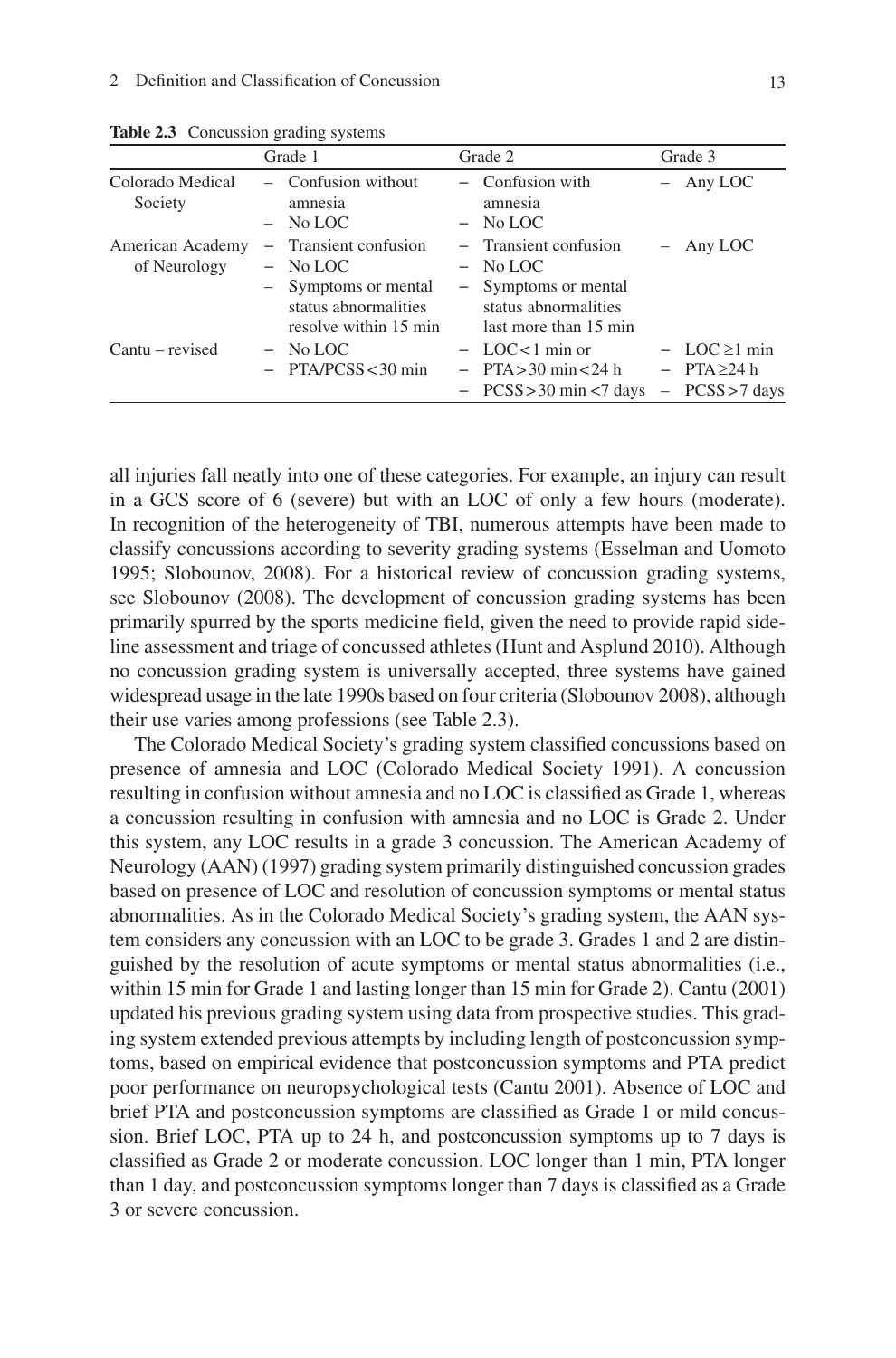A more recent distinction has been made between simple and complex concussions, depending mainly on duration of postconcussive symptoms. Introduced as a result of the 2nd International Conference on Concussion in Sport held in 2004 (McCrory et al. 2005), simple concussion was defined as an injury that resolves within 10 days, whereas complex concussion was defined as an injury with persistent symptoms (i.e., more than 10 days), concussive convulsions, prolonged LOC, or prolonged cognitive impairment. This classification system has been criticized based on the fact that determining whether or not a concussion is simple or complex is a retrospective clinical judgment that does not assist practitioners in determining injury severity at the time of injury (Makdissi 2009). Indeed, the simple vs complex concussion classification system was abandoned in favor of just calling the injury a concussion at the 3rd International Conference on Concussion in Sport held in 2008 (McCrory et al. 2009), although the panel agreed that the majority of concussions show symptom resolution within 10 days (i.e., simple concussion).

## **2.4 Nosological Issues**

Problems with the definition and classification of concussion have plagued efforts to conduct sound empirical research, resulting in controversy and misunderstanding amongst clinicians and families. No discussion of the nosology of concussion is complete without a discussion of the issues that drive these controversies.

## *2.4.1 Severity Ratings*

 The classic measure of head injury severity is the GCS, which is used to distinguish mild brain injuries, such as concussion, from more severe forms of TBI. One problem with the GCS is that it cannot readily be completed retrospectively (Ruff and Jurica 1999), because the symptoms assessed with the GCS typically are exhibited during the first few hours following the injury. This is a particular problem for mTBI, because a GCS score is often not recorded or available immediately postinjury in this population (Tator 2009; DeMatteo et al. 2010). An additional concern regarding the GCS is that it is often administered at different time points, leading to problems deciding which GCS score to use for documenting severity (Yeates 2010). Over time, duration of PTA has gained favor as a measure of TBI severity; however, PTA is not universally accepted as the best indicator of severity (Cantu 2001). For example, PTA is often assessed retrospectively and can be influenced by the patient's initial confusion around the time of injury (Esselman and Uomoto 1995). In addition, a patient's account of memories surrounding the injury can reflect what they have been told happened rather than events that they actually recall. Finally, few standardized measures of PTA are available. As mentioned previously, presence of LOC is often used to define and classify concussions. Evidence has emerged suggesting that LOC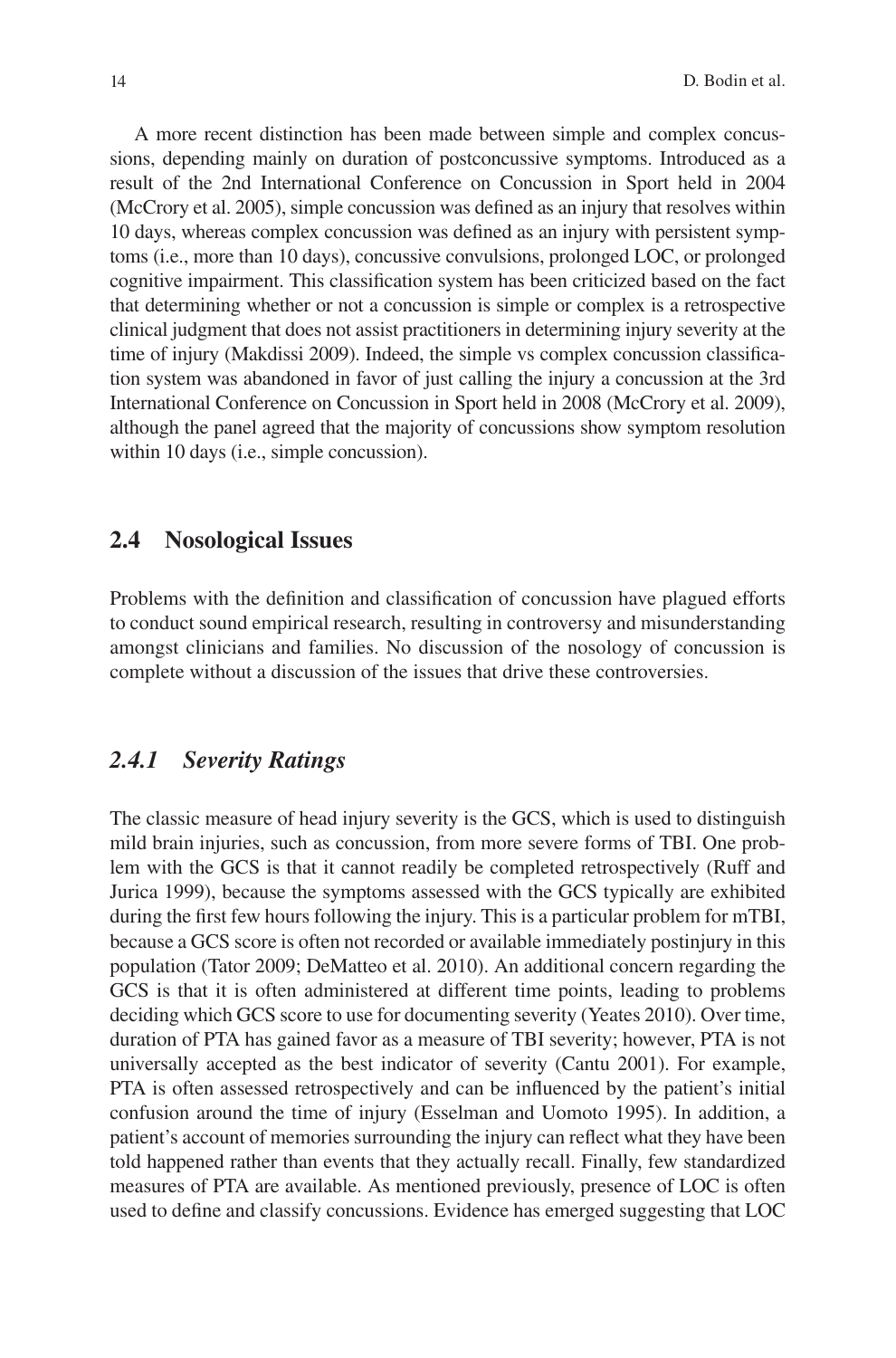does not correlate well with concussion outcomes, leading one group to conclude that LOC not be used to measure severity of concussions (Cantu 2006). Recent research has documented a correlation between duration of postconcussion symptoms and neuropsychological test performance, resulting in increased attention to postconcussion symptoms in rating concussion severity (Cantu 2001).

 Neuroimaging has also been used to assist with classifying concussions. Although traditional imaging methods may not be sensitive enough to document potential structural lesions in concussions, the use of CT scans has shown impressive sensitivity and negative predictive value in defining mTBI, meaning that CT scan can be useful in identifying more severe injuries that require medical intervention (Matz 2003 ) . Neuroimaging has also been used to demonstrate that more complicated concussions (i.e., with positive imaging findings) are more similar to moderate TBI than are concussions without imaging findings (Williams et al. 1990). Children with neuroimaging abnormalities following mild TBI have been shown to display more postconcussion disorder symptoms than those without neuroimaging abnormalities (Taylor et al. 2010 ) and to show poorer neuropsychological outcomes (Levin et al. 2008 ) . More modern neuroimaging procedures that assess brain structure (i.e., diffusion tensor imaging, susceptibility weighted imaging) or function (e.g., functional MRI, magnetic source imaging (MSI), positron emission tomography, and singlephoton emission CT) may hold promise in the assessment of concussions and mTBI (Ashwal 2010; Hunt and Asplund 2010; Mendez et al. 2005), but standards for clinical procedures in individual cases have yet to be developed at this time. Several recent studies have provided some support for the use of advanced imaging techniques in predicting neurobehavioral outcomes following mTBI (Levin et al. 2004; Newsome et al. 2008), but this remains experimental.

## *2.4.2 Grading Systems*

 Although grading systems were once popular in the sports medicine literature to make return to play decisions, their use has not gained wide acceptance in other clinical settings. First, empirical evidence for the majority of these grading systems is lacking (Anderson et al. 2006). In most medical settings, the criteria used in the grading systems cannot be practically gathered. For example, the AAN grading system requires documenting the duration of concussion symptoms and mental status abnormalities immediately following injury. This can be accomplished on the athletic field where team physicians and athletic trainers are available immediately after the injury and can monitor the athlete's functioning postacutely. In the context of nonsports-related concussions, however, the patient often does not receive immediate medical attention to document acute mental status abnormalities and the exact time of injury is sometimes not available to assist with documenting duration of symptoms. Finally, the majority of concussion grading systems are based on factors such as LOC and PTA, which often cannot be reliably documented in concussion populations.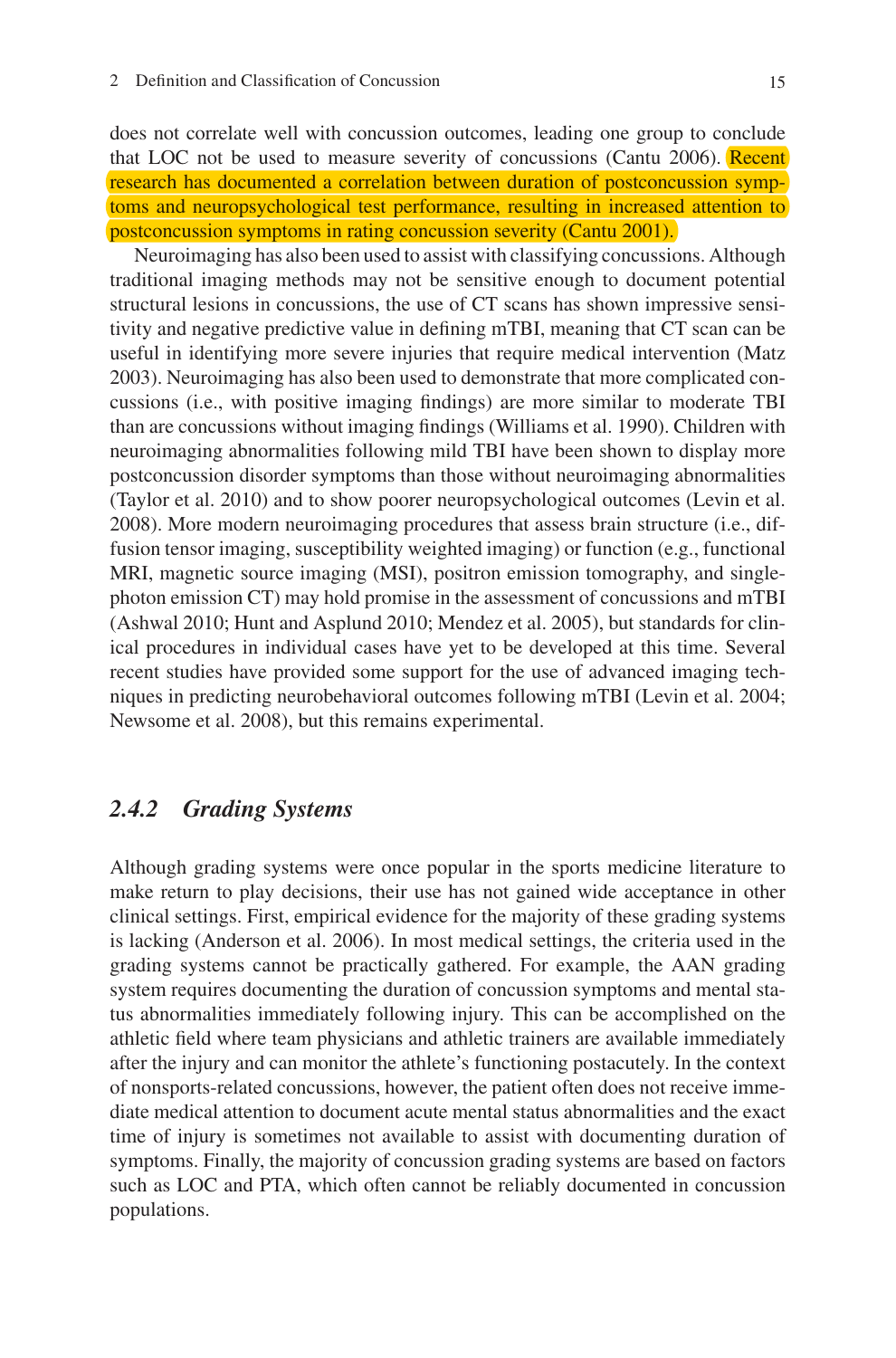## *2.4.3 Concussion Versus Mild TBI*

As indicated in the definition section of this chapter, a major controversy exists regarding the distinction, if any, between concussion and mTBI. Is concussion the same as mTBI or do they represent different conditions? Is concussion simply a variant of mTBI? How does concussion fi t into the broader TBI spectrum? A comparison of the ACRM and WHO definitions (see Table 2.1) and the TBI severity spectrum (see Table 2.2) suggests that, based on length of PTA, some injuries that ACRM and WHO define as "mild" would be considered "moderate TBI" using traditional severity ratings. This definitional confusion needs to be resolved to advance empirical and clinical understanding of concussions.

#### *2.4.4 Complicated mTBI*

 Many authors and clinicians have used the term "complicated mTBI" to distinguish mild head injuries (or concussions) that result in positive neuroimaging findings. Research has provided evidence in support of the distinction, finding that individuals with complicated mTBI are more similar to those with moderate TBI in regards to measures of neurobehavioral and neuropsychological outcomes (Levin et al. 2008 ; Taylor et al. 2010; Williams et al. 1990). An alternative approach would be to label any injury with neuroimaging evidence of parenchymal injury as moderate TBI. This issue needs further empirical attention, especially in pediatric populations.

## *2.4.5 Young Children with Concussion*

 The vast majority of research on concussion and mTBI has been conducted with adolescents and young adults. This leaves a major gap in our understanding of the clinical presentation and sequelae of these injuries in young children (Kirkwood et al. 2006). Fortunately several investigators have begun to examine concussions in this population (Mittenberg et al. 1997; Thiessen and Woolridge 2006; Yeates et al. 1999, 2009; Yeates and Taylor 2005). Several controversial issues have emerged in research and clinical endeavors with pediatric concussion. Assessing injury severity in infants and young children can be difficult when relying on traditionally adult measures such as GCS and PTA (Yeates 2010). The GCS relies on verbal and motor components that may not be developmentally appropriate for young children. Attempts have been made to adapt the GCS to younger populations (see Durham et al. 2000). Measuring PTA in young children often relies on report from either parents or medical staff because young children may not be able to reliably provide self-report of memories around the time of injury. Objective measures of PTA have been developed, such as the Children's Orientation and Amnesia Test (COAT, Ewing-Cobbs et al. 1990), although assessing PTA in preschool children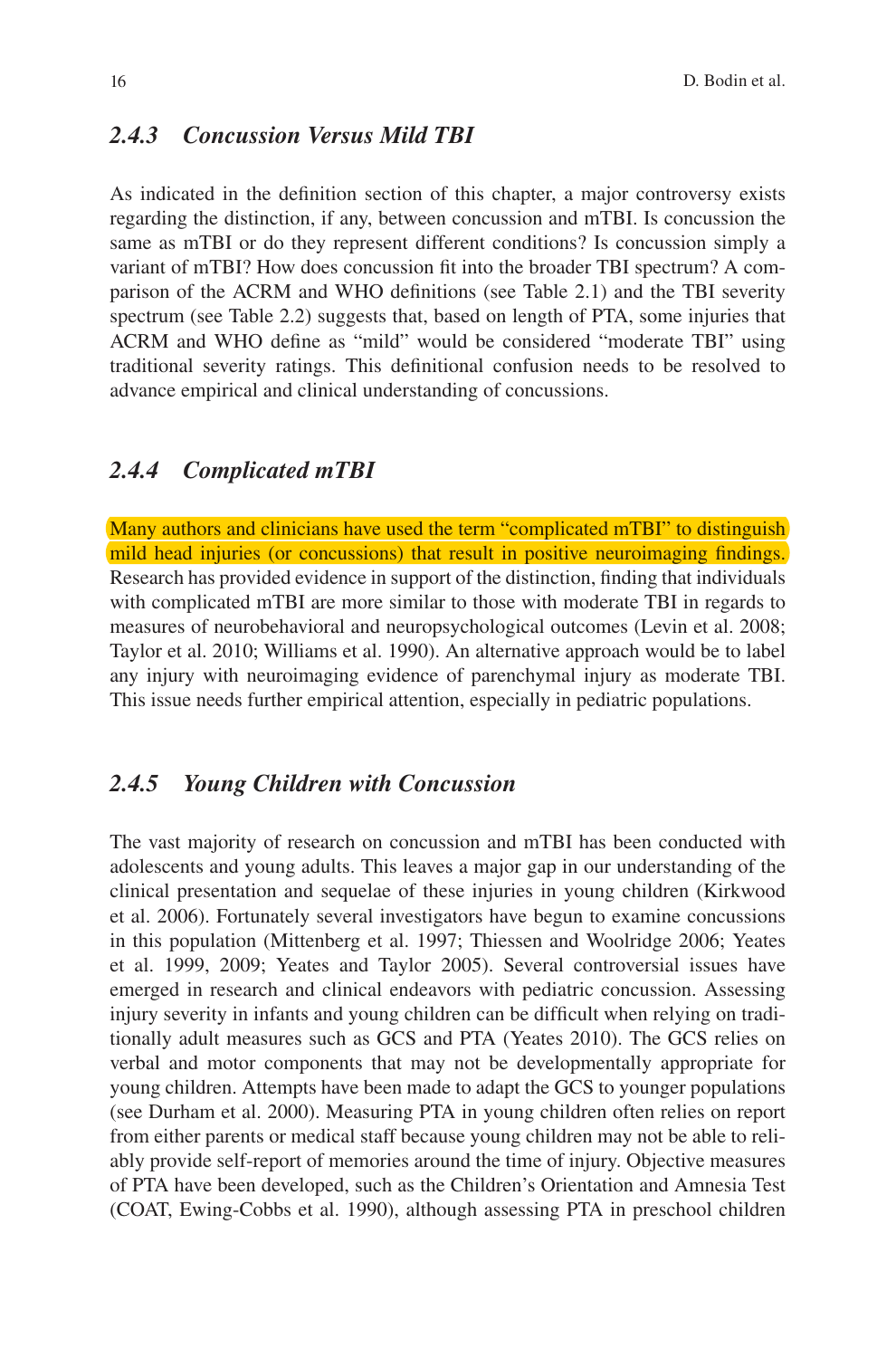is problematic. Specific grading systems have not been developed for pediatric concussion, and it is unclear if pediatric concussions should be classified differently than adolescent and adult concussions.

## **2.5 Summary**

 Increased attention has been given to concussions in both research and clinical settings in the past two decades. Despite this increased attention, a consensus has not been reached regarding an exact definition of the term concussion or the classification of concussion severity. Numerous controversies exist with regard to methods of assessing severity of TBI (i.e., LOC, PTA, GCS, etc.) and systems of grading severity within concussion itself (i.e., grading systems). We cannot clearly differentiate a concussion from an mTBI, and it is unclear whether or not an injury can be classified as a concussion if parenchymal injury is present. Most empirical studies have been conducted with adolescents and young adults, leading to a large gap in our knowledge of how to define and classify concussions in infants, preschoolers, and school age children. An emerging body of research is now available about this population; however, more research is needed to guide clinical activities with these groups.

### **2.6 Key Points**

Several definitions exist for concussion, but no consensus has been reached. There are no specific classification systems for pediatric concussion.

 There is no consensus regarding the distinction between concussion and mTBI. There is an emerging literature regarding pediatric concussion and mTBI, but

numerous nosological controversies remain.

#### **References**

- (1966) Committee on Head Injury Nomenclature of the Congress of neurological surgeons: glossary of head injury, including some definitions of injury to the cervical spine. *Clinical Neurosurgery, 12* , 386–394.
- American Academy of Neurology. (1997). Practice parameter: The management of concussion in sports (summary statement). Report of the Quality Standards Subcommittee. *Neurology* , *48* (3), 581–585.
- American Psychiatric Association. (1994). *Diagnostic and Statistical Manual of Mental Disorders* (4th ed.). Washington, D.C.: American Psychiatric Association.
- Anderson, T., Heitger, M., & Macleod, A. D. (2006). Concussion and mild head injury. *Practical Neurology, 6* , 342–357.
- Ashwal, S. (2010). Neuroimaging in pediatric traumatic brain injury. In V. A. Anderson & K. O. Yeates (Eds.), *Pediatric traumatic brain injury: new directions in clinical and translational research* . New York: Oxford University Press.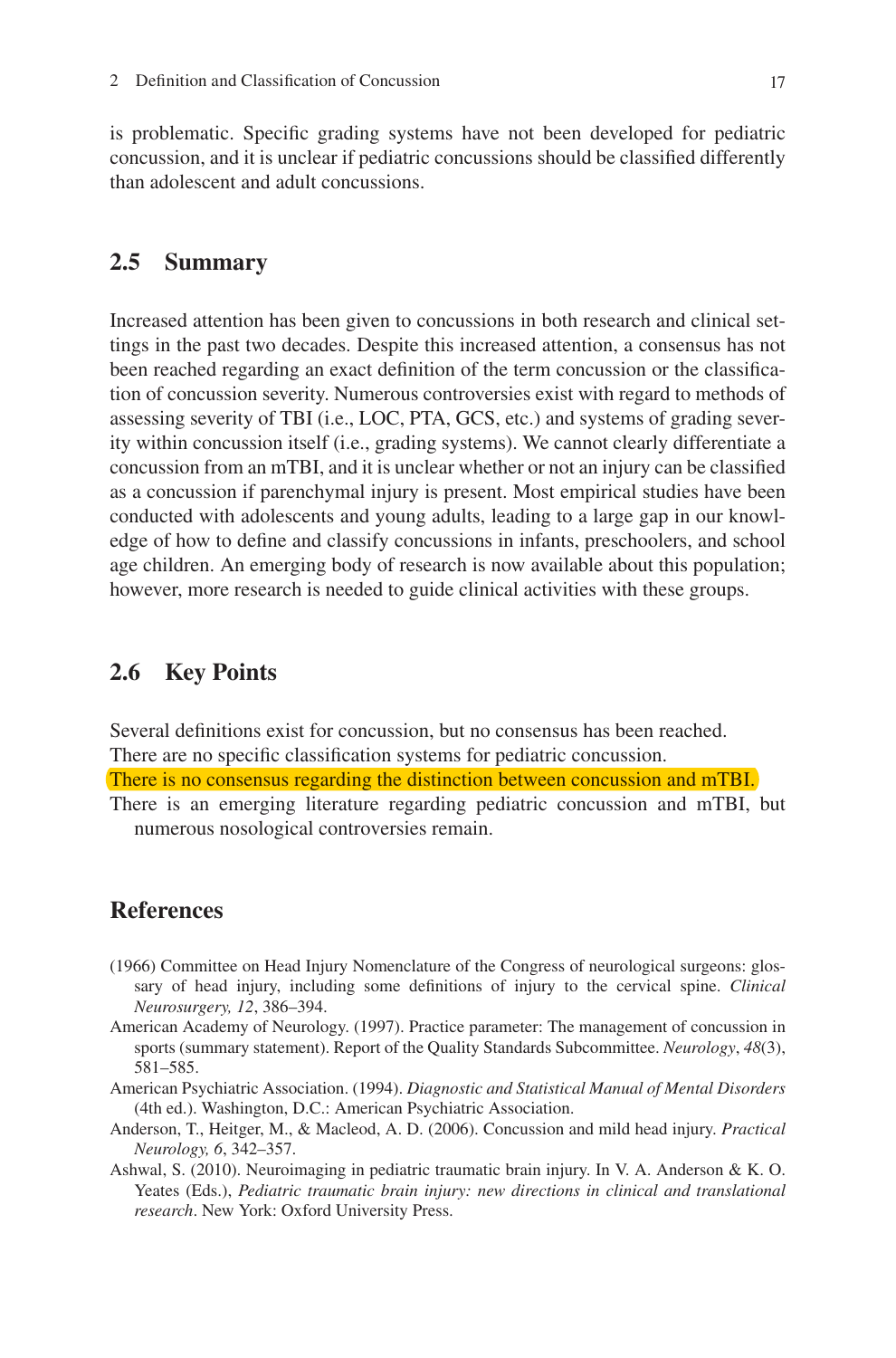- Boake, C., McCauley, S. R., Levin, H. S., Contant, C. F., Song, J. X., Brown, S. A., et al. (2004). Limited agreement between criteria-based diagnoses of Postconcussional syndrome. *The Journal of Neuropsychiatry and Clinical Neurosciences, 16* , 493–499.
- Boake, C., McCauley, S. R., Levin, H. S., Pedroza, C., Contant, C. F., Song, J. X., et al. (2005). Diagnostic criteria for Postconcussional syndrome after mild to moderate traumatic brain injury. *The Journal of Neuropsychiatry and Clinical Neurosciences, 17* , 350–356.
- Bodin, D., & Yeates, K. O. (2010). Traumatic Brain Injury. In R. J. Shaw & D. DeMaso (Eds.), *Textbook of pediatric psychosomatic medicine* . Washington, DC: American Psychiatric Publishing.
- Brown, S. J., Fann, J. R., & Grant, I. (1994). Postconcussional disorder: time to acknowledge a common source of neurobehavioral morbidity. *The Journal of Neuropsychiatry and Clinical Neurosciences, 6* , 15–22.
- Cantu, R. C. (2001). Posttraumatic retrograde and anterograde amnesia: Pathophysiology and implications in grading and safe return to play. *Journal of Athletic Training, 36* (3), 244–248.
- Cantu, R. C. (2006). An overview of concussion consensus statements since 2000. *Neurosurgical Focus, 21* , 1–5.
- Carroll, L. J., Cassidy, J. D., Holm, L., Kraus, J., & Coronado, V. G. (2004). Methodological issues and research recommendations for mild traumatic brain injury: the WHO collaborating centre task force on mild traumatic brain injury. *Journal of Rehabilitation Medicine. Supplement, 43* , 113–125.
- Colorado Medical Society. (1991). *Report of the Sports Medicine Committee: Guidelines for the Management of Concussion in Sports (revised)* . Denver: Colorado Medical Society.
- Committee on Quality Improvement, American Academy of Pediatrics (1999) The management of minor closed head injury in children. *Pediatrics, 104* , 1407–1415.
- DeMatteo, C. A., Hanna, S. E., Mahoney, W. J., Hollenber, W. J., Hollenberg, R. D., Scott, L. A., et al. (2010). My child doesn't have a brain injury, he only has a concussion. *Pediatrics, 125* , 327–334.
- Durham, S. R., Clancy, R. R., Leuthardt, E., Sun, P., Kamerling, S., Dominguez, T., et al. (2000). CHOP infant coma scale ("Infant Face Scale"): A novel coma scale for children less than two years of age. *Journal of Neurotrauma*, 17, 729-737.
- Esselman, P. C., & Uomoto, J. M. (1995). Classification of the spectrum of mild traumatic brain injury. *Brain Injury, 9* , 417–424.
- Ewing-Cobbs, L., Levin, H. S., Fletcher, J. M., Miner, M. E., & Eisenberg, H. M. (1990). The children's orientation and amnesia test: relationship to severity of acute had injury and to recovery of memory. *Neurosurgery, 27* , 683–691.
- Falk, A. C., Cederfjäll, C., von Wendt, L., & Söderkvist, B. K. (2005). Management and classification of children with head injury. *Child's Nervous System, 21* , 430–436. doi: 10.1007/s00381- 005-1142-4 .
- Gordon, K. E., Dooley, J. M., & Wood, E. P. (2006). Descriptive epidemiology of concussion. *Pediatric Neurology, 34* , 376–378.
- Hunt, T., & Asplund, C. (2010). Concussion assessment and management. *Clinical Journal of Sports Medicine, 29* , 5–17.
- Kirkwood, M. W., Yeates, K. O., & Wilson, P. E. (2006). Pediatric sport-related concussion: a review of the clinical management of an oft-neglected population. *Pediatrics, 117* , 1259–1371.
- Langlois, J. A., Rutland-Brown, W., & Thomas, K. E. (2006). *Traumatic Brain injury in the United States: Emergency department visits, hospitalizations, and deaths* . Atlanta, GA: Centers for Disease Control and Prevention, National Center for Injury Prevention and Control.
- Levin, H. S., Hanten, G., Roberson, G., Li, X., Ewing-Cobbs, L., Dennis, M., et al. (2008). Prediction of cognitive sequelae based on abnormal computed tomography findings in children following mild traumatic brain injury. *Journal of Neurosurgery. Pediatrics, 1* , 461–470.
- Levin, H. S., Zhang, L., Dennis, M., Ewing-Cobbs, L., Schachar, R., & Hunter, J. V. (2004). Psychosocial outcome of TBI in children with unilateral frontal lesions. *Journal of International Neuropsychological Society, 10* , 305–316.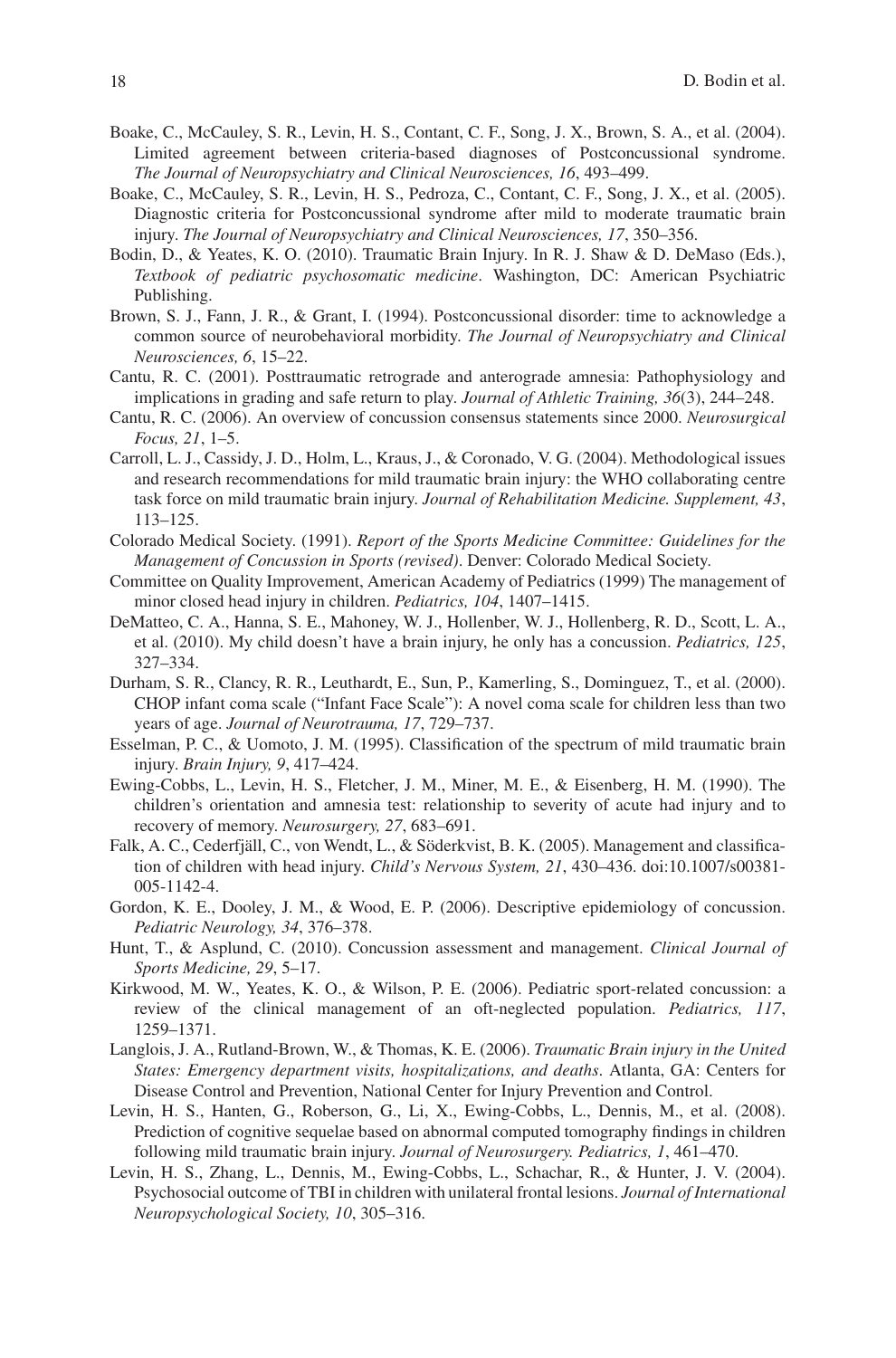- Makdissi, M. (2009). Is the simple versus complex classification of concussion a valid and useful differentiation? *British Journal of Sports Medicine, 43* (Suppl 1), i23–i27. doi: 10.1136/bjsm. 2009.058206.
- Matz, P. G. (2003). Classification, diagnosis, and management of mild traumatic brain injury: a major problem presenting in a minor way. *Seminars in Neurosurgery, 14* (2), 125–130.
- McCrory, P., Johnston, K., Meeuwisse, W., Aubry, M., Cantu, R., Dvorak, J., et al. (2005). Summary and agreement statement of the 2nd International Conference on Concussion in Sport, Prague 2004. *British Journal of Sports Medicine, 39* , 196–204.
- McCrory, P., Meeuwisse, W., Johnston, K., Dvorak, J., Aubry, M., Molloy, M., et al. (2009). Consensus statement on concussion in sport 3rd International Conference on Concussion in Sport Held in Zurich, November 2008. *Clinical Journal of Sports Medicine, 19* , 185–195.
- Mendez, C. V., Hurley, R. A., Lassonde, M., Zhang, L., & Taber, K. H. (2005). Mild traumatic brain injury: Neuroimaging of sports-related concussion. *The Journal of Neuropsychiatry and Clinical Neurosciences, 17* , 297–303.
- Mild Traumatic Brain Injury Committee, ACoRM., Head Injury Interdisciplinary Special Interest Group. (1993). Definition of mild traumatic brain injury. *The Journal of Head Trauma Rehabilitation, 8* (3), 86–87.
- Mittenberg, W., & Strauman, S. (2000). Diagnosis of mild head injury and the Postconcussional syndrome. *The Journal of Head Trauma Rehabilitation*, 12(2), 783-791.
- Mittenberg, W., Wittner, M. S., & Miller, L. J. (1997). Postconcussional syndrome occurs in children. *Neuropsychology, 11* , 447–452.
- Newsome, M. R., Steinberg, J. L., Scheibel, R. S., Troyanskaya, M., Chu, Z., Hanten, G., et al. (2008). Effects of traumatic brain injury on working memory-related brain activation in adolescents. *Neuropsychology, 22* , 419–425.
- Ruff, R. M., & Jurica, P. (1999). In search of a unified definition for mild traumatic brain injury. *Brain Injury, 13* (12), 943–952.
- Slobounov, S. (2008). Concussion classification: historical perspective and current trends. In *Injuries in athletics: Causes and consequences* (pp. 399–414). Boston, MA: Springer.
- Tator, C. H. (2009). Let's standardize the definition of concussion and get reliable incidence data. *Canadian Journal of Neurological Sciences, 36* , 405–406.
- Taylor, H. G., Dietrich, A., Nuss, K., Wright, M., Rusin, J., Bangert, B., et al. (2010). Post-concussive symptoms in children with mild traumatic brain injury. *Neuropsychology, 24* , 148–159.
- Teasdale, G., & Jennett, B. (1974). Assessment of coma and impaired consciousness: A practical scale. *Lancet, 2* , 81–84.
- Thiessen, M. L., & Woolridge, D. P. (2006). Pediatric minor closed head injury. *Pediatric Clinics of North America, 53* , 1–26. doi: 10.1016/j.pcl.2005.09.004 .
- Willer, B., Dumas, J., Hutson, A., & Leddy, J. (2004). A population based investigation of head injuries and symptoms of concussion of children and adolescents in schools. *Injury Prevention, 10* , 144–148.
- Williams, D. H., Levin, H. S., & Eisenberg, H. M. (1990). Mild head injury classification. *Neurosurgery, 27* , 422–428.
- World Health Organization. (1992). *The ICD-10 classification of mental and behavioural disorders: diagnostic criteria for research* . Geneva: World Health Organization.
- Yeates, K. O. (2010). Traumatic brain injury. In K. O. Yeates, M. D. Ris, H. G. Taylor, & B. F. Pennington (Eds.), *Pediatric neuropsychology: research, theory, and practice* (2nd ed., pp. 112–146). New York: Guilford.
- Yeates, K. O., Luria, J., Baertkowski, H., Rusin, J., Martin, L., & Bigler, E. D. (1999). Postconcussive symptoms in children with mild closed head injuries. *The Journal of Head Trauma Rehabilitation, 14* , 337–350.
- Yeates, K. O., & Taylor, H. G. (2005). Neurobehavioral outcomes of mild head injury in children and adolescents. *Pediatric Rehabilitation, 8* , 5–16.
- Yeates, K. O., Taylor, H. G., Rusin, J., Bangert, B., Dietrich, A., Nuss, K., et al. (2009). Longitudinal trajectories of Postconcussive symptoms in children with mild traumatic brain injuries and their relationship to acute clinical status. *Pediatrics, 123* , 735–743.